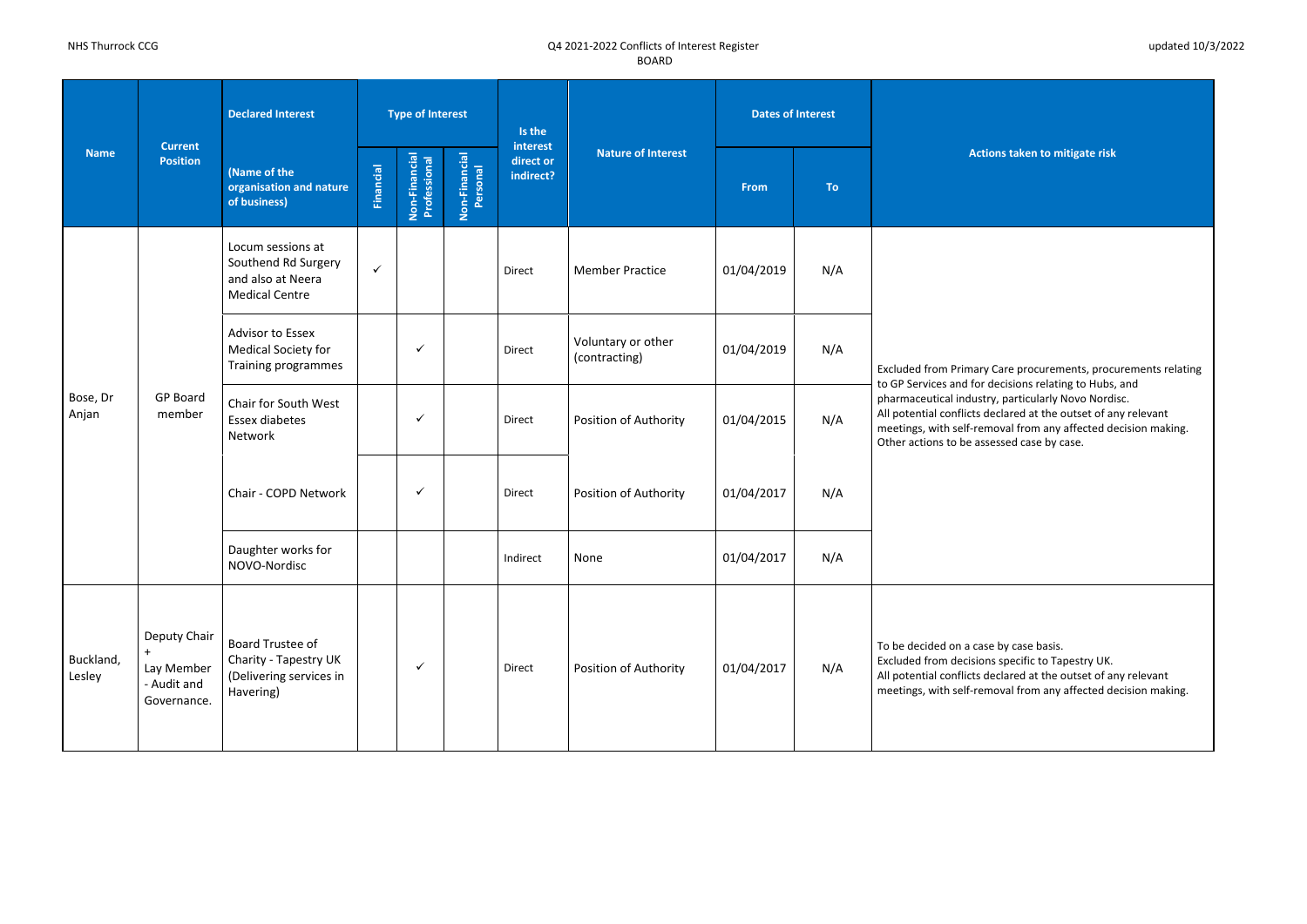**Actions taken to mitigate risk** 

Iry Care procurements and procurements  $\frac{1}{2}$  or any services provided through the Hubs. ons specific to Medical Defence Shield. s declared at the outset of any relevant emoval from any affected decision making. ssessed case by case.

| <b>Name</b>            | <b>Current</b><br><b>Position</b> | <b>Declared Interest</b>                                                                                                                                                                                                                   |                  | <b>Type of Interest</b>       |                           | Is the                             |                                     | <b>Dates of Interest</b> |           |                                                                                                             |
|------------------------|-----------------------------------|--------------------------------------------------------------------------------------------------------------------------------------------------------------------------------------------------------------------------------------------|------------------|-------------------------------|---------------------------|------------------------------------|-------------------------------------|--------------------------|-----------|-------------------------------------------------------------------------------------------------------------|
|                        |                                   | (Name of the<br>organisation and nature<br>of business)                                                                                                                                                                                    | <b>Financial</b> | Non-Financial<br>Professional | Non-Financial<br>Personal | interest<br>direct or<br>indirect? | <b>Nature of Interest</b>           | <b>From</b>              | <b>To</b> | <b>Act</b>                                                                                                  |
|                        |                                   | Principal GP - Neera<br>Medical Centre &<br>Southend Rd Surgery                                                                                                                                                                            | $\checkmark$     |                               |                           | Direct                             | <b>Member Practice</b>              | 1996                     | N/A       |                                                                                                             |
|                        |                                   | Host of Thurrock<br>Health Hub through<br>the Neera Medical<br>Centre<br>Contract holder for<br>Grays Hub at Grays<br>Community Centre,<br>Corringham Hub<br>through Neera, Sai<br>Medical at Tilbury and<br><b>Purfleet Health Centre</b> | $\checkmark$     |                               |                           | Direct                             | <b>Member Practice</b>              | 2017                     | N/A       | <b>Excluded from Primar</b><br>relating to GP Services                                                      |
| Deshpande,<br>Dr Anand | <b>GP Board</b><br>member         | <b>Board Member Local</b><br><b>Medical Committee</b><br>(LMC) North & South<br>Essex                                                                                                                                                      |                  | $\checkmark$                  |                           | Direct                             | Position of Authority               | 1996                     | N/A       | <b>Excluded from decisio</b><br>All potential conflicts<br>meetings, with self-re<br>Other actions to be as |
|                        |                                   | <b>Director of Medical</b><br>Defence Shield                                                                                                                                                                                               | $\checkmark$     |                               |                           | Direct                             | Directorship +<br>Shareholder       | 2000                     | N/A       |                                                                                                             |
|                        |                                   | <b>SWASTHYA Medical</b><br>Magazine                                                                                                                                                                                                        | $\checkmark$     |                               |                           | Direct                             | Directorship                        | 2000                     | N/A       |                                                                                                             |
|                        |                                   | <b>GP Appraiser for NHSE</b>                                                                                                                                                                                                               | $\checkmark$     |                               |                           | Direct                             | Position of Authority               | 2003                     | N/A       |                                                                                                             |
|                        |                                   | <b>British Medical</b><br>Association (BMA)<br>Registered Member                                                                                                                                                                           | $\checkmark$     |                               |                           | Direct                             | Voluntary or other<br>(contracting) | 1981                     | N/A       |                                                                                                             |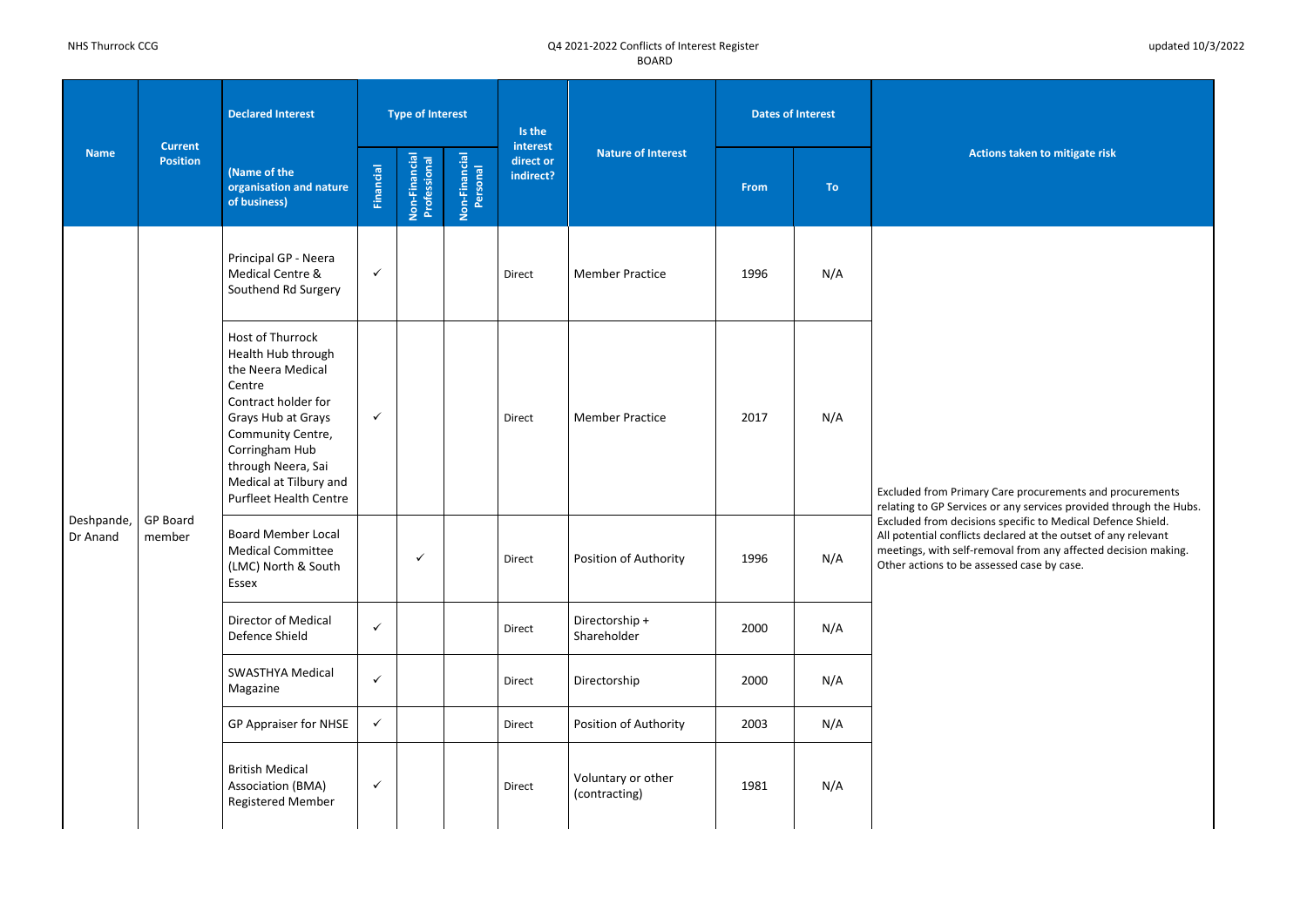**Actions taken to mitigate risk** 

ng on 16/12/2021 his interests will be kept on  $\overline{\text{r}}$  of the obligatory 6 months.

mary Care procurements and procurements relating to GP Services.

licts declared at the outset of any relevant removal from any affected decision making. tions to be assessed case by case.

| <b>Name</b>                   |                                   | <b>Declared Interest</b>                                                           |                  | <b>Type of Interest</b>       |                           | Is the                             |                                           | <b>Dates of Interest</b> |           |                                                           |
|-------------------------------|-----------------------------------|------------------------------------------------------------------------------------|------------------|-------------------------------|---------------------------|------------------------------------|-------------------------------------------|--------------------------|-----------|-----------------------------------------------------------|
|                               | <b>Current</b><br><b>Position</b> | (Name of the<br>organisation and nature<br>of business)                            | <b>Financial</b> | Non-Financial<br>Professional | Non-Financial<br>Personal | interest<br>direct or<br>indirect? | <b>Nature of Interest</b>                 | From                     | <b>To</b> | <b>Act</b>                                                |
|                               |                                   | Patient's Participation<br>Group Chair - Stifford<br><b>Clays Medical Practice</b> |                  |                               | $\checkmark$              | Direct                             | Voluntary or other<br>(contracting)       | 01/01/2015               | N/A       |                                                           |
|                               |                                   | Registered Patient -<br><b>Stifford Clays Medical</b><br>Practice                  |                  | $\checkmark$                  |                           | Direct                             | none                                      | N/A                      | N/A       |                                                           |
| Hudson,<br>Alan<br>(deceased) | Lay Member<br>$-$ PPI             | Volunteer at the Acorn<br>Community Hub and<br>chairs committee<br>meetings        |                  |                               | $\checkmark$              | Direct                             | (Hub currently<br>suspended due to covid) | 01/01/2016               | N/A       | After Alan's sad passir<br>record                         |
|                               |                                   | <b>Healthwatch Advisory</b><br>Board member                                        |                  |                               | $\checkmark$              | Direct                             | Voluntary or other<br>(contracting)       | 01/01/2016               | N/A       |                                                           |
|                               |                                   | Member of The<br>People's Panel                                                    |                  |                               | $\checkmark$              | Direct                             | Voluntary or other<br>(contracting)       | 01/01/2016               | N/A       |                                                           |
| Kallil, Dr                    |                                   | <b>GP Partner Orsett</b><br>Surgery                                                | $\checkmark$     |                               |                           | Direct                             | <b>Member Practice</b>                    | 01/04/2017               | N/A       | <b>Excluded from Prim</b>                                 |
| Anil                          | Chair - TCCG                      | Partner in the Orsett<br>practice is CD for<br>Corringham PCN                      | $\checkmark$     |                               |                           | Direct                             | <b>Member Practice</b>                    | 01/04/2017               | N/A       | All potential confli<br>meetings, with self-<br>Other act |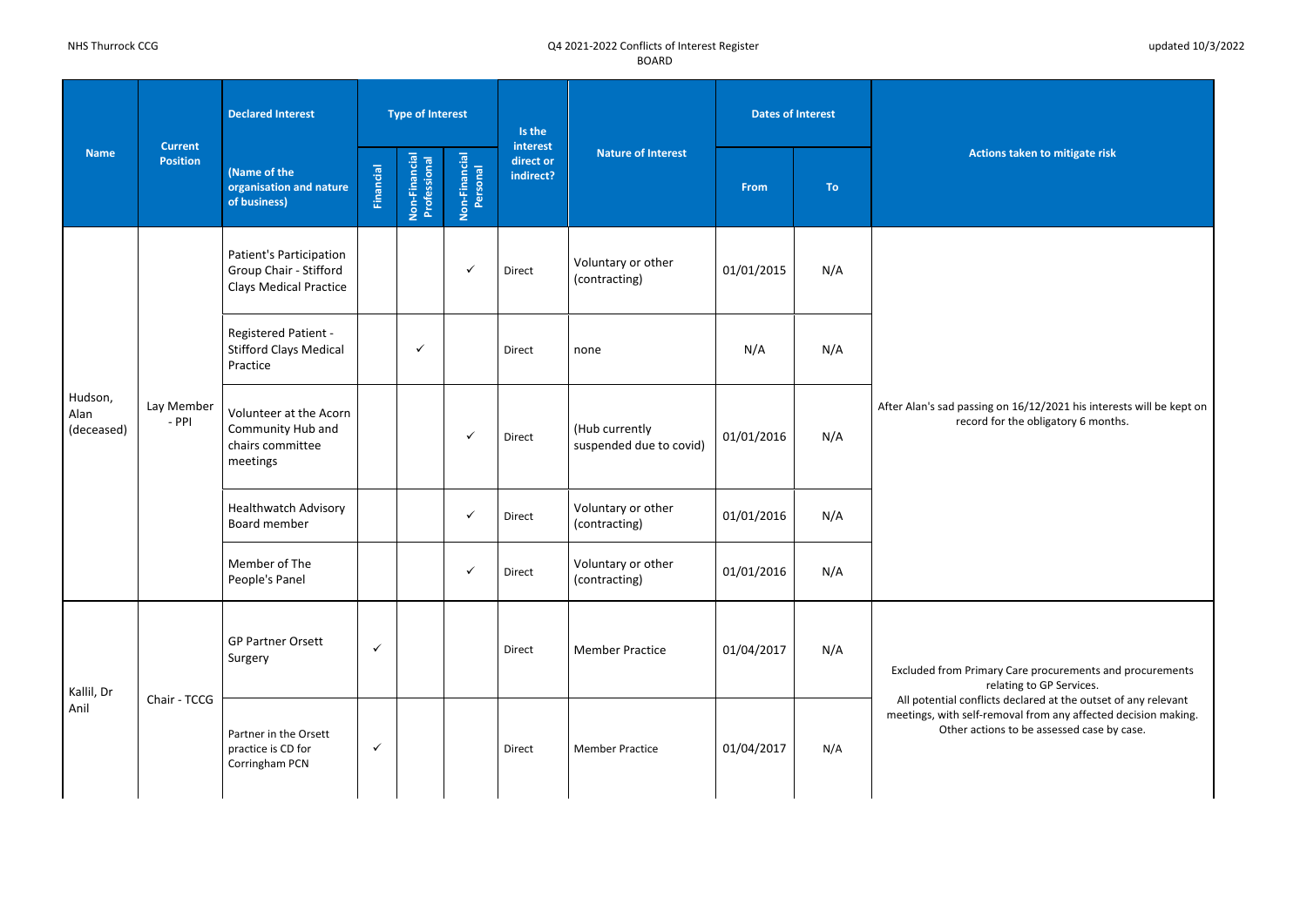**Actions taken to mitigate risk** 

ry Care procurements and procurements

ons specific to Occhealth Net.org Ltd and all ssues.

declared at the outset of any relevant

emoval from any affected decision making. ssessed case by case.

| <b>Name</b>          | <b>Current</b><br><b>Position</b>                    | <b>Declared Interest</b>                                                                                         |                  | <b>Type of Interest</b>       |                           | Is the                             | <b>Nature of Interest</b>   |            | <b>Dates of Interest</b> | <b>Actio</b>                                                                                                          |
|----------------------|------------------------------------------------------|------------------------------------------------------------------------------------------------------------------|------------------|-------------------------------|---------------------------|------------------------------------|-----------------------------|------------|--------------------------|-----------------------------------------------------------------------------------------------------------------------|
|                      |                                                      | (Name of the<br>organisation and nature<br>of business)                                                          | <b>Financial</b> | Non-Financial<br>Professional | Non-Financial<br>Personal | interest<br>direct or<br>indirect? |                             | From       | <b>To</b>                |                                                                                                                       |
|                      |                                                      | <b>Aveley Medical Centre</b><br>premises owner                                                                   | $\checkmark$     |                               |                           | Direct                             | Ownership                   | 01/04/2017 | N/A                      |                                                                                                                       |
|                      |                                                      | Hall Road Clinic -<br>owner                                                                                      | $\checkmark$     |                               |                           | Direct                             | Ownership                   | 01/10/2021 | N/A                      |                                                                                                                       |
|                      |                                                      | Hub Clinician - Tilbury,<br>Fobbing and Purfleet                                                                 | $\checkmark$     |                               |                           | Direct                             | <b>Member Practice</b>      | 01/04/2017 | N/A                      |                                                                                                                       |
|                      |                                                      | <b>Occupational Health</b><br>Company -<br>OcchealthNet.org Ltd                                                  | $\checkmark$     |                               |                           | Direct                             | Directorship                | 01/04/2017 | N/A                      |                                                                                                                       |
| Leighton,<br>Dr Luis | <b>GP Board</b><br>Member +<br>special<br>assignment | <b>Occupational Health</b><br>Company -<br>OcchealthNet.org Ltd                                                  | $\checkmark$     |                               |                           | Direct                             | shareholder                 | 01/04/2017 | N/A                      | <b>Excluded from Primary</b><br>relating to GP Services.<br><b>Excluded from decision</b><br>occupational health issu |
|                      | to Covid<br>prevention<br>and response               | Consultant in<br><b>Occupational Medicine</b><br>for BTUH                                                        | $\checkmark$     |                               |                           | Direct                             | Self-employed<br>Consultant | 01/09/2019 | 28/12/2021               | All potential conflicts de<br>meetings, with self-rem<br>Other actions to be asse                                     |
|                      |                                                      | GP Locum - Dr Yasin's<br>surgery                                                                                 | $\checkmark$     |                               |                           | Direct                             | Member practice             | occasional | N/A                      |                                                                                                                       |
|                      |                                                      | Deputy Regional advisor<br>for East of England<br>occupational medicine<br>for Health Education<br>England (HEE) |                  | $\checkmark$                  |                           | Direct                             | Advisor                     | 01/09/2019 | N/A                      |                                                                                                                       |
|                      |                                                      | Relative does ad hoc<br>work in Occupational<br>Health (Private not NHS)                                         |                  |                               |                           | Indirect                           | None                        |            | N/A                      |                                                                                                                       |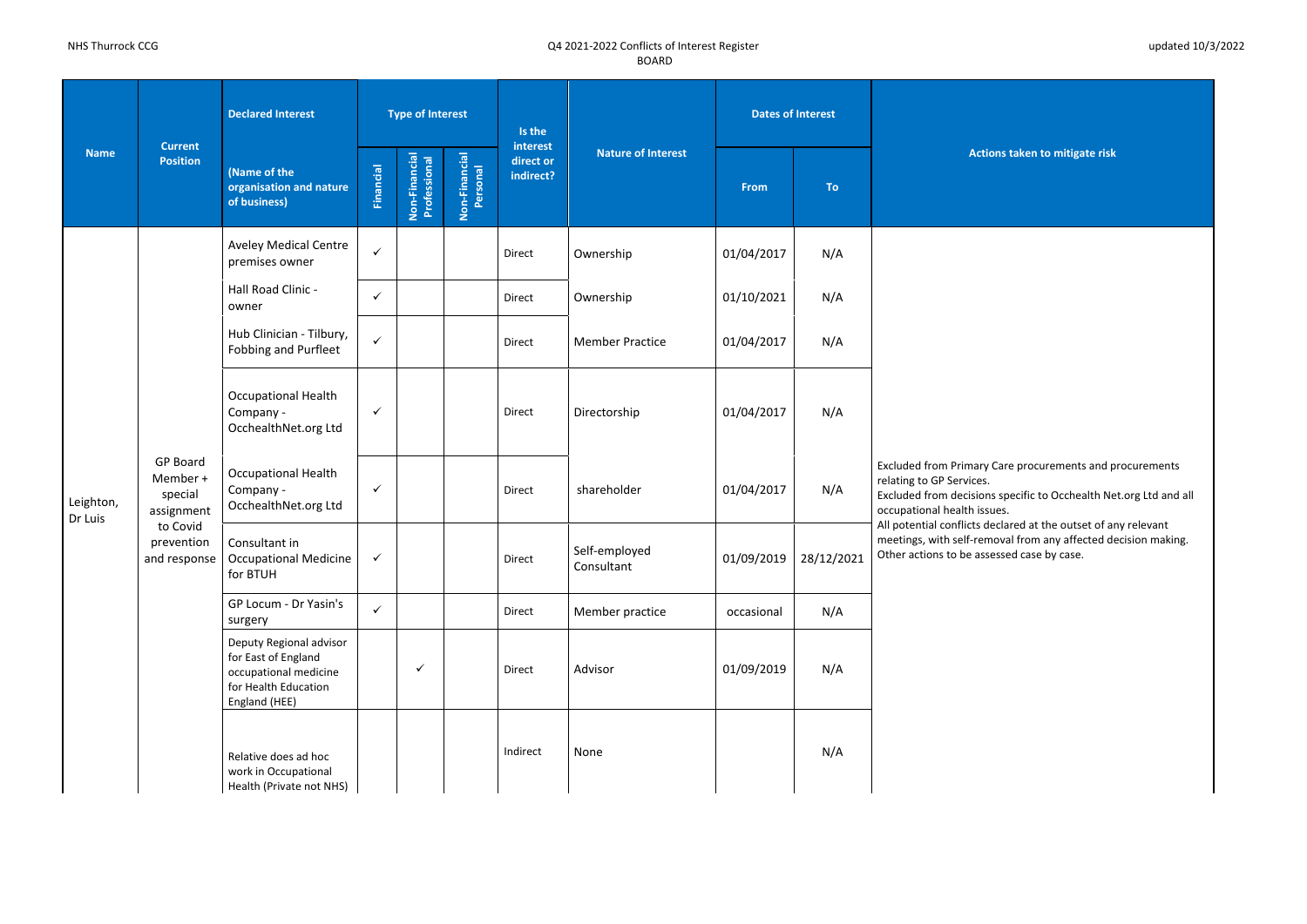**Actions taken to mitigate risk** 

ons specific to QVH Trust, Young Epilepsy + St Charity - All potential conflicts declared at the vant meetings, with self-removal from any haking. Other actions to be assessed case by case.

nary Care procurements and procurements rices. All potential conflicts declared at the vant meetings, with self-removal from any aking. Other actions to be assessed case by case.

| <b>Name</b>            | <b>Current</b><br><b>Position</b> | <b>Declared Interest</b>                                                                                                                                   |                  | <b>Type of Interest</b>       |                           | Is the                             |                                         |      | <b>Dates of Interest</b> |                                                                                                  |
|------------------------|-----------------------------------|------------------------------------------------------------------------------------------------------------------------------------------------------------|------------------|-------------------------------|---------------------------|------------------------------------|-----------------------------------------|------|--------------------------|--------------------------------------------------------------------------------------------------|
|                        |                                   | (Name of the<br>organisation and nature<br>of business)                                                                                                    | <b>Financial</b> | Non-Financial<br>Professional | Non-Financial<br>Personal | interest<br>direct or<br>indirect? | <b>Nature of Interest</b>               | From | To                       | <b>Act</b>                                                                                       |
|                        |                                   | Consultant<br>Histopathologist - Queen<br><b>Victoria Hospital NHS</b><br>Foundation trust - NHS<br>Provider specialist trust                              | $\checkmark$     |                               |                           | Direct                             | Consultant                              | 2015 | N/A                      |                                                                                                  |
| Liebmann,<br>Rachael   | <b>GP Board</b><br>Member         | The Doctors Laboratory<br>and Health Services<br>Laboratories (Sonic UK)                                                                                   | ✓                |                               |                           | Direct                             | <b>Group Medical Director</b>           | 2019 | N/A                      | <b>Excluded from decisic</b><br>Martins in the Field C                                           |
|                        |                                   | Young Epilepsy - Charity                                                                                                                                   |                  |                               |                           | Indirect                           | Husband is Chief<br>executive           | 2019 | N/A                      | outset of any relev<br>affected decision m                                                       |
|                        |                                   | St Martins in the Field<br>Charity                                                                                                                         |                  |                               |                           | Indirect                           | Husband is Chair of the<br><b>Board</b> | 2020 | N/A                      |                                                                                                  |
| Maskara,<br>Dr Sanjeev | <b>GP Board</b><br>Member         | Self Employed GP<br>(College Health Ltd) -<br>Oddfellows Hall,<br>Chadwell, Medic<br>House,<br>Commonwealth,<br>Tilbury, Appledore<br>Surgery, Milton Road | $\checkmark$     |                               |                           | Direct                             | <b>Member Practice</b>                  | 2016 | N/A                      | <b>Excluded from Prim</b><br>relating to GP Servi<br>outset of any relev<br>affected decision ma |
|                        |                                   | GP Appraiser for NHS<br>England (outside<br>Thurrock)                                                                                                      | ✓                |                               |                           | Direct                             | Appraiser                               | 2016 | N/A                      |                                                                                                  |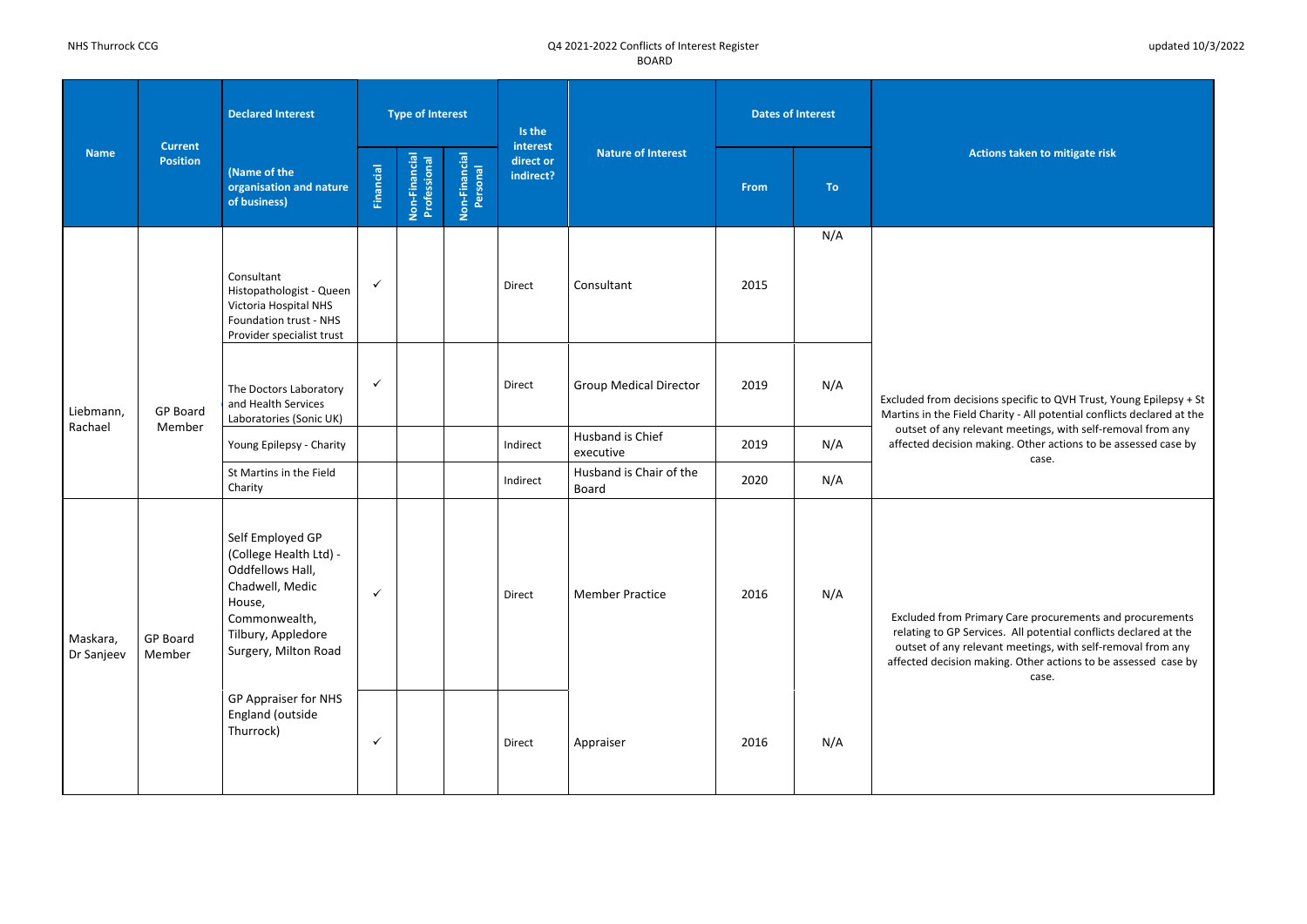**Actions taken to mitigate risk** 

ry Care procurements and procurements

ssessed case by case. Specific conflict lical Centre.

declared at the outset of any relevant

emoval from any affected decision making.

| <b>Name</b>         |                                                                                                    | <b>Declared Interest</b>                                                                         |              | <b>Type of Interest</b>       |                           | Is the                             |                           | <b>Dates of Interest</b> |           |                                                                                                                                                                          |
|---------------------|----------------------------------------------------------------------------------------------------|--------------------------------------------------------------------------------------------------|--------------|-------------------------------|---------------------------|------------------------------------|---------------------------|--------------------------|-----------|--------------------------------------------------------------------------------------------------------------------------------------------------------------------------|
|                     | <b>Current</b><br><b>Position</b>                                                                  | (Name of the<br>organisation and nature<br>of business)                                          | Financial    | Non-Financial<br>Professional | Non-Financial<br>Personal | interest<br>direct or<br>indirect? | <b>Nature of Interest</b> | <b>From</b>              | <b>To</b> | <b>Actio</b>                                                                                                                                                             |
|                     |                                                                                                    | <b>GP Trainer for Health</b><br><b>Education England</b><br>(HEE)                                | $\checkmark$ |                               |                           | Direct                             | Trainer                   | 2019                     | N/A       |                                                                                                                                                                          |
|                     |                                                                                                    | Specialist adviser on<br>behalf of CQC - No<br>local operations<br>involved                      | $\checkmark$ |                               |                           | Direct                             | Other                     | 2014                     | N/A       |                                                                                                                                                                          |
|                     |                                                                                                    | Share holder Maskara<br>Medical Ltd - Locum<br>supply                                            | $\checkmark$ |                               |                           | Direct                             | Shareholdings             | 2007                     | N/A       |                                                                                                                                                                          |
|                     |                                                                                                    | Director of Maskara<br>Medical Ltd - Locum<br>supply                                             | $\checkmark$ |                               |                           | Direct                             | Directorship              | 2007                     | N/A       |                                                                                                                                                                          |
|                     |                                                                                                    | <b>BNR Global Ltd -</b><br>proving medical input<br>- as and when<br>required. Part Time<br>only | $\checkmark$ |                               |                           | Direct                             | <b>Medical Director</b>   | 2001                     | N/A       |                                                                                                                                                                          |
| Mohile, Dr<br>Rajan | GP Board<br>Member,<br>Mental<br>Health Lead,<br>Chair of<br>Finance +<br>Performance<br>Committee | GP principal - Stifford<br><b>Clays Medical Practice</b>                                         | $\checkmark$ |                               |                           | Direct                             | <b>Member Practice</b>    | 01/04/2017               | N/A       | <b>Excluded from Primary</b><br>relating to GP Services.<br>Other actions to be asse<br>involving Tilbury Medic<br>All potential conflicts de<br>meetings, with self-rem |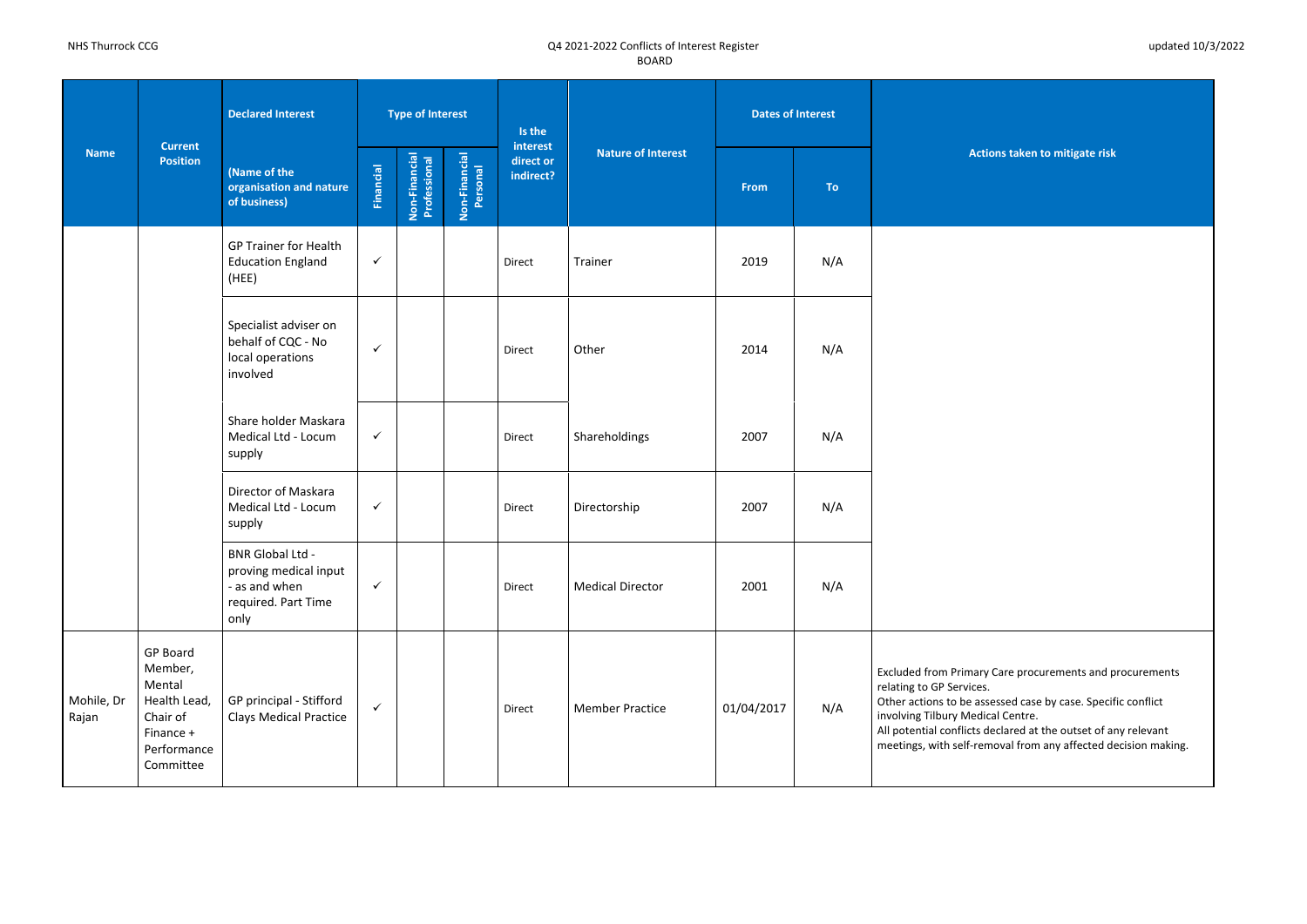**Actions taken to mitigate risk** 

| <b>Name</b> |                                   | <b>Declared Interest</b>                                                                                                                              |                  | <b>Type of Interest</b>       |                           | Is the<br>interest<br><b>Nature of Interest</b> |                            | <b>Dates of Interest</b> |           |            |
|-------------|-----------------------------------|-------------------------------------------------------------------------------------------------------------------------------------------------------|------------------|-------------------------------|---------------------------|-------------------------------------------------|----------------------------|--------------------------|-----------|------------|
|             | <b>Current</b><br><b>Position</b> | (Name of the<br>organisation and nature<br>of business)                                                                                               | <b>Financial</b> | Non-Financial<br>Professional | Non-Financial<br>Personal | direct or<br>indirect?                          |                            | <b>From</b>              | <b>To</b> | <b>Act</b> |
|             |                                   | Clinical Supervisor at<br>Stifford Clays -<br>Training practice for<br>GPs/registrars + host<br>for Foundation Yr 2<br>Drs from Basildon<br>Hospital  | $\checkmark$     |                               |                           | Direct                                          | <b>Clinical Supervisor</b> | 01/04/2017               | N/A       |            |
|             |                                   | GP Appraiser for NHSE<br>- Does not appraise<br>within own practice<br>but can appraise<br>within Thurrock on<br>occasion. Primarily out<br>of area   | $\checkmark$     |                               |                           | Direct                                          | Appraiser                  | 01/04/2017               | N/A       |            |
|             |                                   | Landlord of Tilbury<br>Medical Centre branch<br>practice at Chadwell<br>Medical Centre and so<br>receives a commercial<br>rent from College<br>Health | $\checkmark$     |                               |                           | Direct                                          | Other                      | 1/4/2017                 | N/A       |            |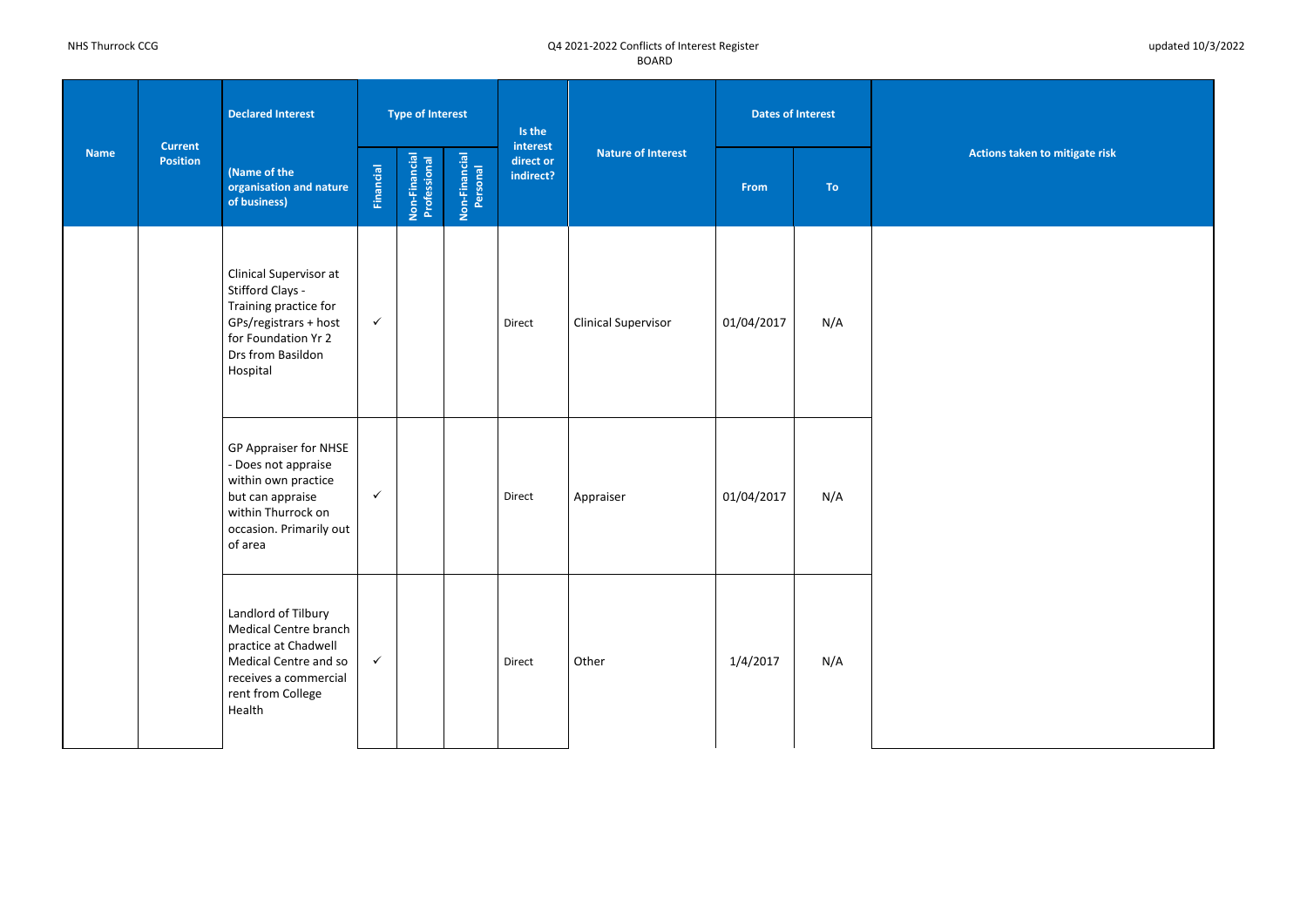**Actions taken to mitigate risk** 

ry Care procurements and procurements Excluded from decisions specific to Advantage Medic Ltd.

| <b>Name</b>       |                                                                        | <b>Declared Interest</b>                                                                                                                                                                         |                  | <b>Type of Interest</b>       |                           | Is the                             |                                                                       |             | <b>Dates of Interest</b> |                                                                                                                         |
|-------------------|------------------------------------------------------------------------|--------------------------------------------------------------------------------------------------------------------------------------------------------------------------------------------------|------------------|-------------------------------|---------------------------|------------------------------------|-----------------------------------------------------------------------|-------------|--------------------------|-------------------------------------------------------------------------------------------------------------------------|
|                   | <b>Current</b><br><b>Position</b>                                      | (Name of the<br>organisation and nature<br>of business)                                                                                                                                          | <b>Financial</b> | Non-Financial<br>Professional | Non-Financial<br>Personal | interest<br>direct or<br>indirect? | <b>Nature of Interest</b>                                             | <b>From</b> | <b>To</b>                | <b>Actio</b>                                                                                                            |
|                   |                                                                        | Director of Warren<br>Heights Road<br>Management<br>Company - Non-<br>commercial property<br>management company<br>- for maintenance and<br>upkeep of Warren<br>Heights residential<br>road only |                  |                               | $\checkmark$              | Direct                             | Directorship of property<br>company akin to a<br>tenant's association | 1/4/2020    | N/A                      |                                                                                                                         |
|                   |                                                                        | GP Partner, Dr<br>Chandran, is CD for<br>Grays PCN                                                                                                                                               |                  |                               |                           | Indirect                           | <b>Member Practice</b>                                                | 1/7/2019    | N/A                      |                                                                                                                         |
|                   |                                                                        | Member of Essex<br><b>Medical Society (EMS)</b><br>and trainer for EDEN.<br>Can receive an<br>honorarium                                                                                         | $\checkmark$     |                               |                           | Direct                             | Other                                                                 | 1/4/2017    | N/A                      |                                                                                                                         |
|                   |                                                                        | Member of<br>Grays/Thurrock Rotary<br>club (raise money for<br>various medical<br>conditions)                                                                                                    |                  |                               | $\checkmark$              | Direct                             | Position of Authority                                                 | 01/04/2017  | N/A                      |                                                                                                                         |
| Okoi, Dr<br>Henry | <b>GP Board</b><br>Member<br>Clinical lead,<br>Medicines<br>Management | GP Principal - Senior<br>GP Partner at Derry<br><b>Court Medical Centre</b>                                                                                                                      | $\checkmark$     |                               |                           | Direct                             | <b>Member Practice</b>                                                | 01/04/2017  | N/A                      | <b>Excluded from Primary</b><br>relating to GP Services.<br><b>Excluded from decision</b><br>All potential conflicts de |

All potential conflicts declared at the outset of any relevant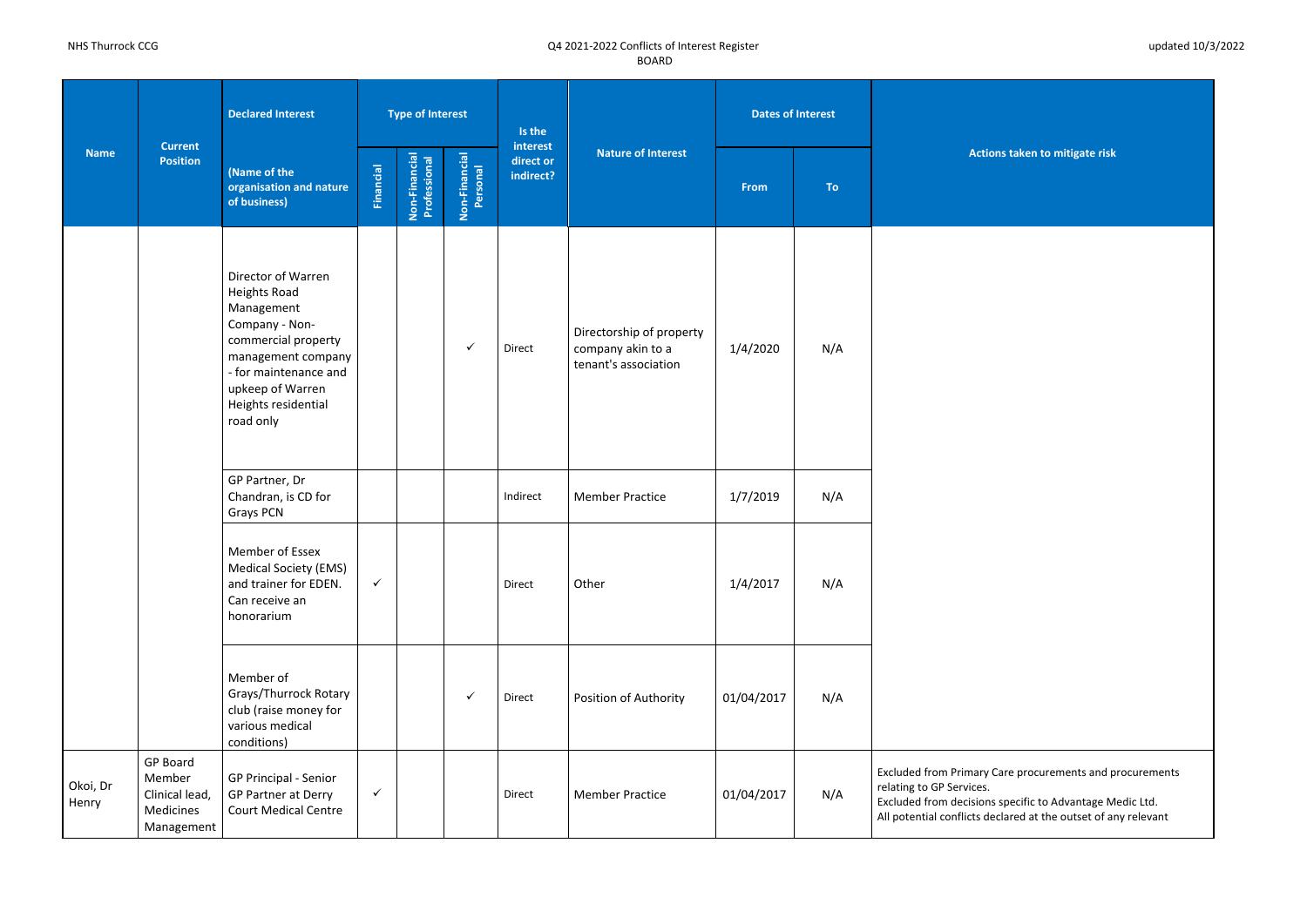**Actions taken to mitigate risk** 

 $m$ oval from any affected decision making. ssessed case by case.

nary Care procurements and procurements relating to GP Services. lecisions specific to Lakeside Medical and es, businesses associated with the financial d and procurement of services related to the Hubs. licts declared at the outset of any relevant

| <b>Name</b> |                                   | <b>Declared Interest</b>                                                                    |                  | <b>Type of Interest</b>       |                           | Is the<br>interest<br><b>Nature of Interest</b><br>direct or |                        | <b>Dates of Interest</b> |     |                                                   |
|-------------|-----------------------------------|---------------------------------------------------------------------------------------------|------------------|-------------------------------|---------------------------|--------------------------------------------------------------|------------------------|--------------------------|-----|---------------------------------------------------|
|             | <b>Current</b><br><b>Position</b> | (Name of the<br>organisation and nature<br>of business)                                     | <b>Financial</b> | Non-Financial<br>Professional | Non-Financial<br>Personal | indirect?                                                    |                        | From                     | To  | <b>Act</b>                                        |
|             |                                   | Advantage Medic Ltd                                                                         | $\checkmark$     |                               |                           | Direct                                                       | Directorship           | 01/04/2013               | N/A | meetings, with self-rei<br>Other actions to be as |
|             |                                   | <b>Medical Advisor to</b><br>NHSE through<br>Advantage Medic                                | $\checkmark$     |                               |                           | Direct                                                       | Position of Authority  | 01/04/2017               | N/A |                                                   |
|             |                                   | <b>Local Medical</b><br>Committee (LMC)<br>Member                                           | $\checkmark$     |                               |                           | Direct                                                       | Position of Authority  | 01/01/2016               | N/A |                                                   |
|             |                                   | <b>Local Medical</b><br>Committee (LMC)<br><b>Board Member</b>                              | $\checkmark$     |                               |                           | Direct                                                       | Position of Authority  | 01/01/2020               | N/A |                                                   |
|             |                                   | GP Appraiser for NHS<br>England                                                             | $\checkmark$     |                               |                           | Direct                                                       | Appraiser              | 01/12/2014               | N/A |                                                   |
|             |                                   | <b>GP Trainer for Health</b><br><b>Education England</b><br>(HEE)                           | $\checkmark$     |                               |                           | Direct                                                       | Trainer                | 01/12/2015               | N/A |                                                   |
|             |                                   | Family member, Dr<br>Hamilton, GP at Derry<br><b>Court Medical Centre</b>                   |                  |                               |                           | Indirect                                                     | <b>Member Practice</b> | 01/04/2017               | N/A |                                                   |
|             |                                   | Family member<br>director of Ltd<br>Company - No<br>Thurrock operation.<br>Details declared |                  |                               |                           | Indirect                                                     | Directorship           | 01/04/2017               | N/A |                                                   |
|             |                                   | Lakeside Medical                                                                            | $\checkmark$     |                               |                           | Direct                                                       |                        |                          |     | <b>Excluded from Prim</b>                         |
| Raj, Dr     | <b>GP Board</b>                   | Diagnostic                                                                                  |                  |                               |                           |                                                              | Directorship           | 01/01/2009               | N/A | Excluded from de<br>Ultrasound service            |
| Nimal       | Member                            | GP - Purfleet Care<br>Centre and Hub GP                                                     | $\checkmark$     |                               |                           | Direct                                                       | Locum                  | 01/06/2015               | N/A | information provided<br>All potential confli      |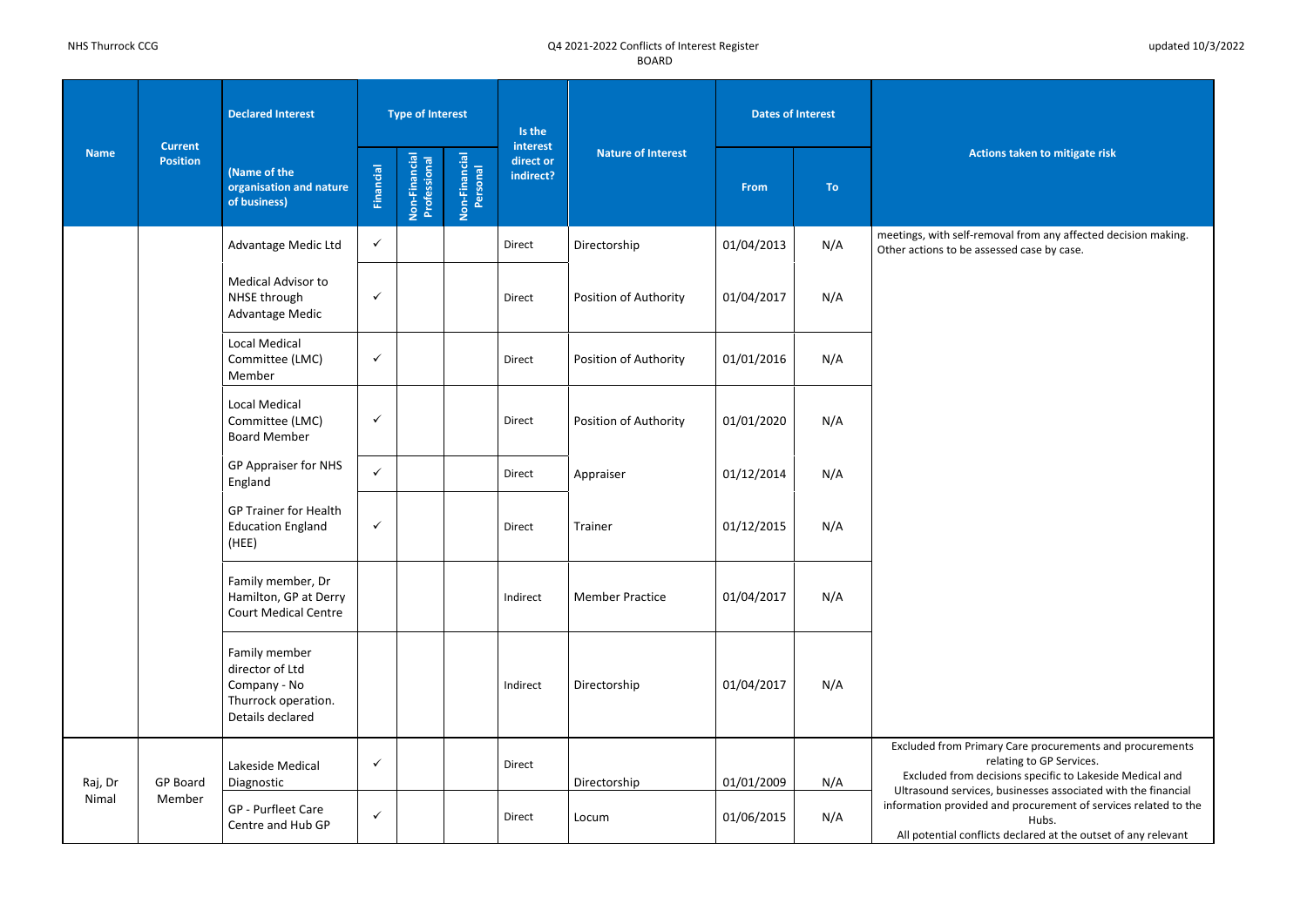**Actions taken to mitigate risk** 

removal from any affected decision making. to be assessed on a case by case basis.

| <b>Name</b> |                                   | <b>Declared Interest</b>                                                              |              | <b>Type of Interest</b>       |                           | Is the                             |                           | <b>Dates of Interest</b> |            |                                          |
|-------------|-----------------------------------|---------------------------------------------------------------------------------------|--------------|-------------------------------|---------------------------|------------------------------------|---------------------------|--------------------------|------------|------------------------------------------|
|             | <b>Current</b><br><b>Position</b> | (Name of the<br>organisation and nature<br>of business)                               | Financial    | Non-Financial<br>Professional | Non-Financial<br>Personal | interest<br>direct or<br>indirect? | <b>Nature of Interest</b> | From                     | <b>To</b>  | Acti                                     |
|             |                                   | Director - Harley<br><b>Street Medical</b><br>Consultant                              | $\checkmark$ |                               |                           | Direct                             | Directorship              | 01/11/2018               | N/A        | meetings, with self-r<br>Other actions t |
|             |                                   | <b>Managing Director</b><br>(part time) Queen<br>Anne Street Medical<br>Centre London | $\checkmark$ |                               |                           | Direct                             | Directorship              | 01/01/2018               | N/A        |                                          |
|             |                                   | <b>Essex Medical Society</b>                                                          | $\checkmark$ |                               |                           | Direct                             | Directorship              | 01/01/2016               | N/A        |                                          |
|             |                                   | LYCA Health - NHS -<br>Managing Director in<br>charge                                 | $\checkmark$ |                               |                           | Direct                             | Directorship              | 01/04/2019               | <b>TBN</b> |                                          |
|             |                                   | <b>HSMC</b>                                                                           | $\checkmark$ |                               |                           | Direct                             | Directorship              | 01/04/2019               | N/A        |                                          |
|             |                                   | Overseas - Qatar                                                                      | $\checkmark$ |                               |                           | Direct                             | Advisor                   | 01/01/2018               | <b>TBN</b> |                                          |
|             |                                   | Overseas - Singapore                                                                  | $\checkmark$ |                               |                           | Direct                             | Advisor                   | 01/01/2018               | <b>TBN</b> |                                          |
|             |                                   | Overseas - involved<br>with Legal Firms                                               |              |                               |                           | Direct                             | Advisor                   |                          | N/A        |                                          |
|             |                                   | Provost of NV<br>University - Rep. of<br>Georgia                                      | $\checkmark$ |                               |                           | Direct                             | Provost                   | 01/01/2019               | N/A        |                                          |
|             |                                   | MRI - London                                                                          | $\checkmark$ |                               |                           | Direct                             | Advisor                   | 01/01/2019               | N/A        |                                          |
|             |                                   | MSK - London                                                                          | $\checkmark$ |                               |                           | Direct                             | Directorship              | 01/01/2019               | <b>TBN</b> |                                          |
|             |                                   | Nominated Chair -<br>Geonomics Company.<br>Overseas - not finalised                   |              |                               |                           | Direct                             |                           | <b>TBN</b>               | <b>TBN</b> |                                          |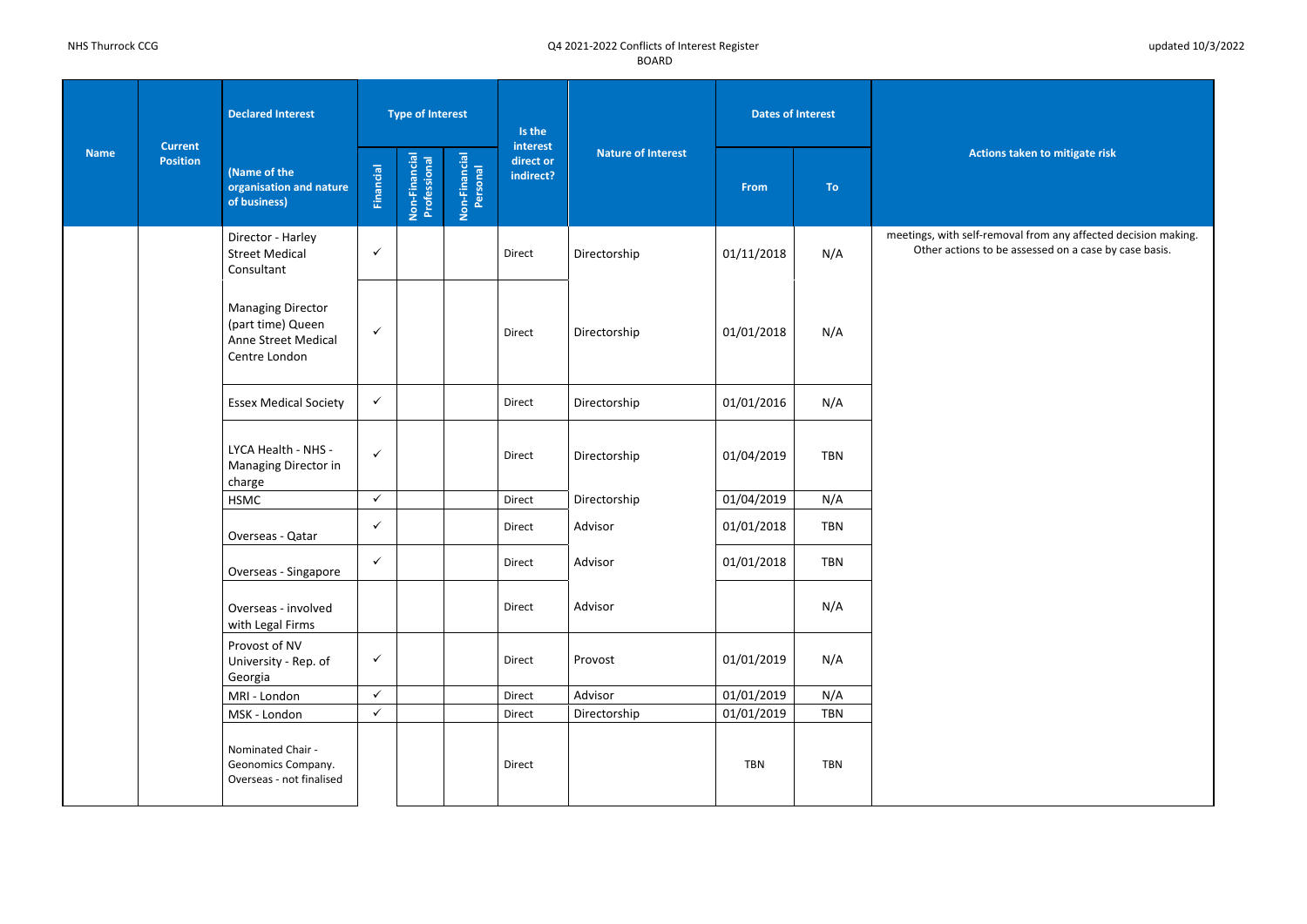**Actions taken to mitigate risk** 

| <b>Name</b> |                                   | <b>Declared Interest</b>                                                                                         |                  | <b>Type of Interest</b>       |                           | Is the                             |                                  | <b>Dates of Interest</b> |            |            |
|-------------|-----------------------------------|------------------------------------------------------------------------------------------------------------------|------------------|-------------------------------|---------------------------|------------------------------------|----------------------------------|--------------------------|------------|------------|
|             | <b>Current</b><br><b>Position</b> | (Name of the<br>organisation and nature<br>of business)                                                          | <b>Financial</b> | Non-Financial<br>Professional | Non-Financial<br>Personal | interest<br>direct or<br>indirect? | <b>Nature of Interest</b>        | <b>From</b>              | <b>To</b>  | <b>Act</b> |
|             |                                   | Processing TV Channel -<br>Medical education                                                                     |                  |                               |                           | Direct                             | Advisor                          |                          |            |            |
|             |                                   | Hub Thurrock - east<br>Tilbury, Corringham<br>Health Centre, Sai<br>Medical + 1 other                            | $\checkmark$     |                               |                           | Direct                             | Partner - Sai Group<br>Practices | 01/04/2019               | N/A        |            |
|             |                                   | Sai Group of practices -<br><b>Clinical Business Partner</b>                                                     | $\checkmark$     |                               |                           | Direct                             | <b>Clinical Business Partner</b> | 01/04/2019               | N/A        |            |
|             |                                   | Practice/PCN LES - ECG +<br>ear Micro suction<br>application                                                     | $\checkmark$     |                               |                           | Direct                             |                                  | 01/01/2021               | <b>TBN</b> |            |
|             |                                   | <b>EMS</b><br>Legal Dept? Equality +<br>Diversity / change                                                       |                  |                               |                           | Direct                             |                                  | <b>TBN</b>               | <b>TBN</b> |            |
|             |                                   | Journal Work - Editor                                                                                            | $\checkmark$     |                               |                           | Direct                             |                                  | 01/01/2019               | N/A        |            |
|             |                                   | Books Author - 3<br>published with Amazon                                                                        | $\checkmark$     |                               |                           | Direct                             |                                  | 01/01/2021               | N/A        |            |
|             |                                   | Chair and moderator<br>various CPD/TTL.<br>Speaker at meetings for<br>Pharmaceutical<br>companies + universities | $\checkmark$     |                               |                           | Direct                             |                                  | <b>TBN</b>               |            |            |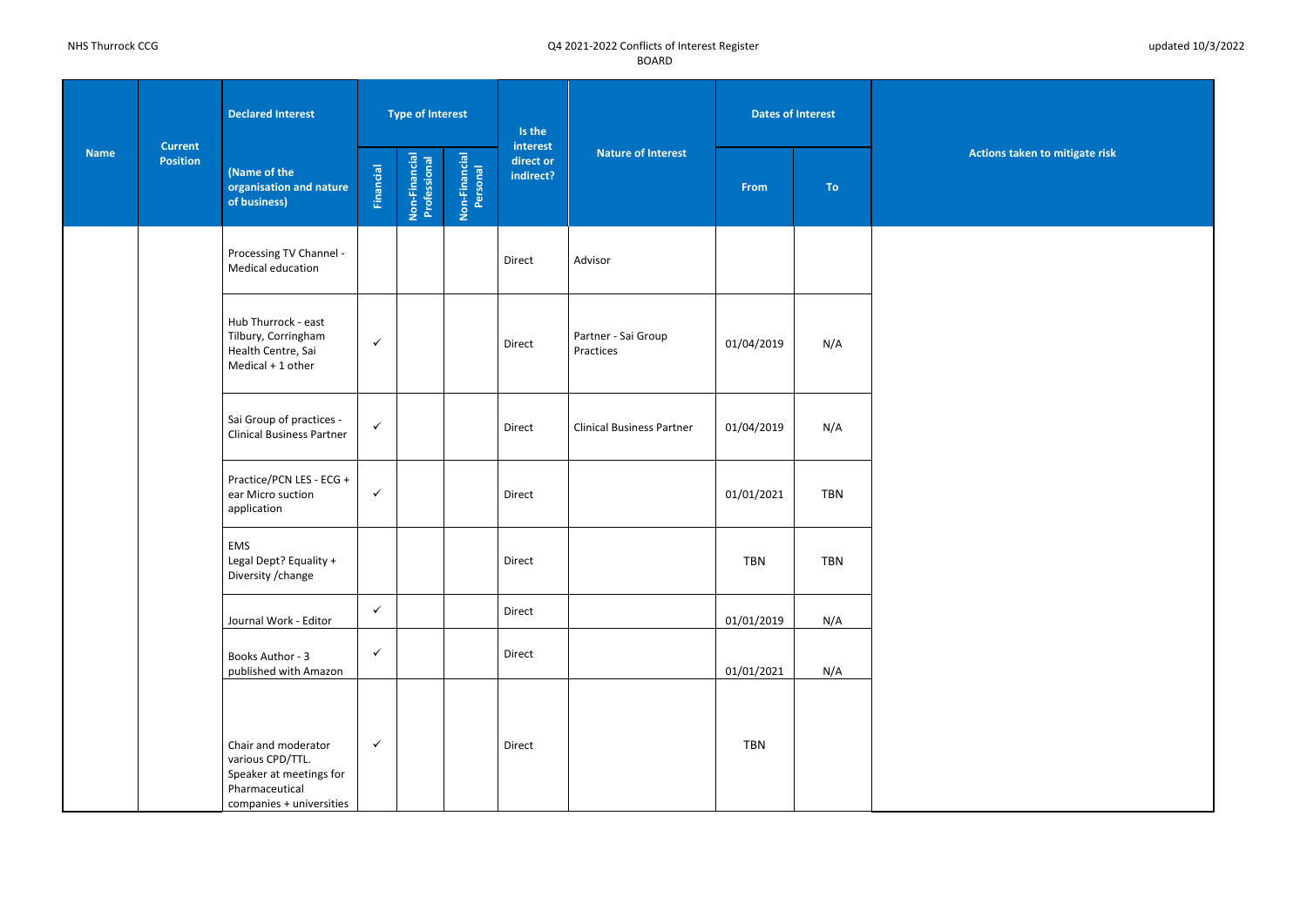**Actions taken to mitigate risk** 

licts declared at the outset of any relevant removal from any affected decision making. to be assessed on a case by case basis.

| <b>Name</b> |                                   | <b>Declared Interest</b>                                                                                                                               |              | <b>Type of Interest</b>       |                           | Is the                             |                                                                                  | <b>Dates of Interest</b> |           |                                         |
|-------------|-----------------------------------|--------------------------------------------------------------------------------------------------------------------------------------------------------|--------------|-------------------------------|---------------------------|------------------------------------|----------------------------------------------------------------------------------|--------------------------|-----------|-----------------------------------------|
|             | <b>Current</b><br><b>Position</b> | (Name of the<br>organisation and nature<br>of business)                                                                                                | Financial    | Non-Financial<br>Professional | Non-Financial<br>Personal | interest<br>direct or<br>indirect? | <b>Nature of Interest</b>                                                        | From                     | <b>To</b> | <b>Act</b>                              |
|             |                                   | Fibri-check AF early<br>detection project. Daichi<br>Sankyo<br>CTC - Consultant                                                                        | $\checkmark$ |                               |                           | Direct                             | Main Author                                                                      | <b>TBN</b>               |           |                                         |
|             |                                   | Support<br>peers/colleagues with<br>legal/litigation cases                                                                                             |              | ✓                             |                           | Direct                             | Broad spectrum covering<br><b>Diversity Discrimination</b><br>+ marginalisation. | 01/06/2021               | $Jul-21$  |                                         |
|             |                                   | GMC - assisting 2 Drs<br>High Court - 1 Dr<br><b>Employment Tribunal -</b><br>2 Drs<br>Court of Appeal - 1<br>Doctor<br><b>EMC</b> litigation division |              | ✓                             |                           | Direct                             | Support / Guidance /<br>Expert                                                   | <b>TBN</b>               |           |                                         |
|             |                                   | LMDS (ENT)                                                                                                                                             | $\checkmark$ |                               |                           | Direct                             | Director                                                                         | 01/07/2021               |           |                                         |
|             |                                   | <b>NVU UK</b>                                                                                                                                          | $\checkmark$ |                               |                           | Direct                             | Director                                                                         | 01/08/2021               |           |                                         |
|             |                                   | Covid 19 Vaccination<br>ambassador                                                                                                                     | $\checkmark$ |                               |                           | Direct                             | <b>NHS</b>                                                                       | <b>TBN</b>               |           |                                         |
|             |                                   | GMC - WPR - Sai<br>Group Practice. Dr<br>Bhat                                                                                                          | $\checkmark$ |                               |                           | Direct                             |                                                                                  | 01/01/2019               |           |                                         |
| Stratford,  | Board Lay                         | Associate Director of<br>Operations, CPR/S<br>CCGs                                                                                                     |              |                               |                           | Indirect                           | Relative is Associate<br>Director                                                | 01/11/2021               |           | All potential confli                    |
| Pauline     | Member                            | <b>Board Member for</b><br>Southend, CPR, and<br>Mid CCGs                                                                                              | $\checkmark$ |                               |                           | Direct                             | <b>Board Member</b>                                                              | 01/11/2021               |           | meetings, with self-<br>Other actions t |